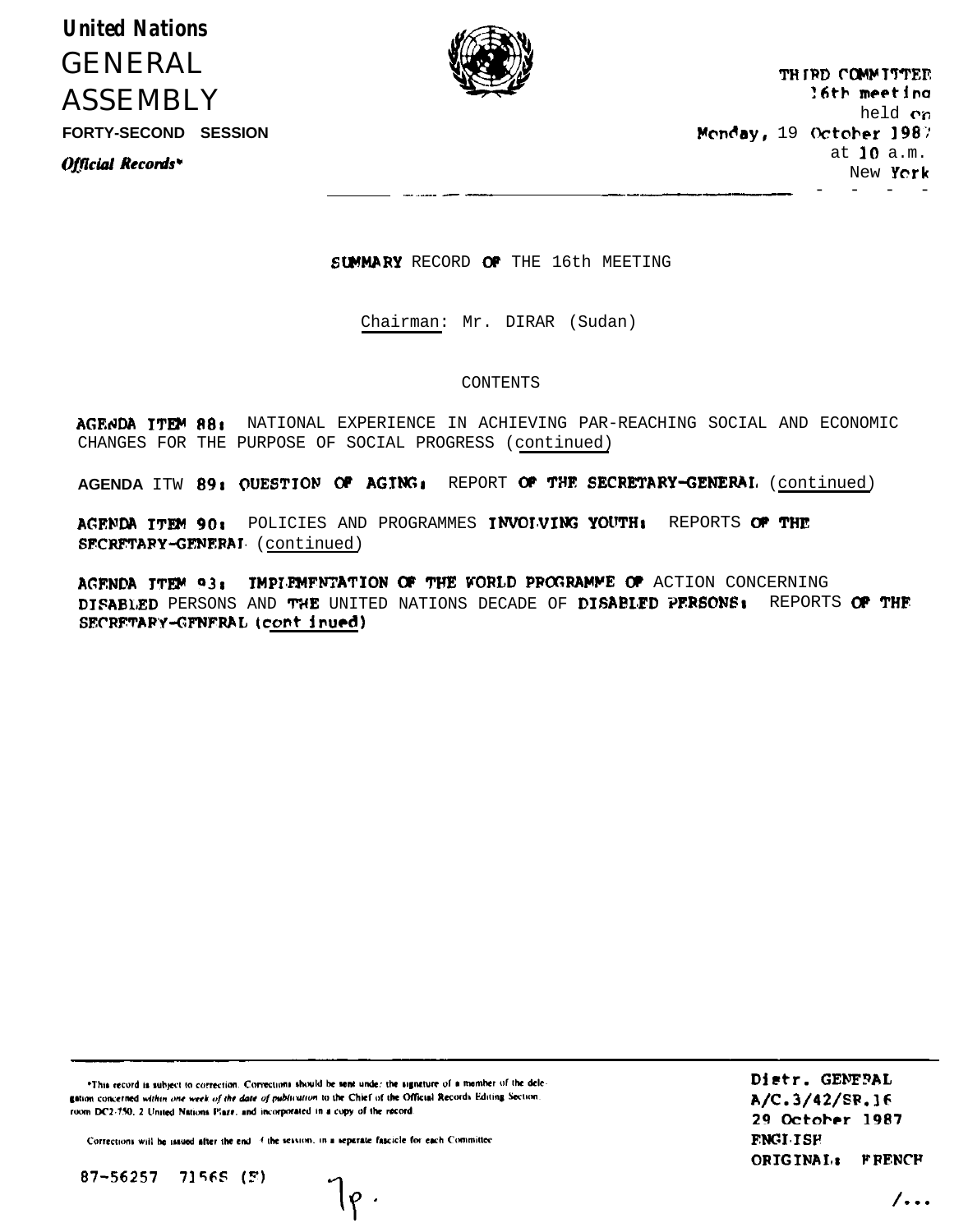### The **meeting was called to** order at 10.20 **a.m.**

**AGWDA** ITEM 888 NATIONAL EXPERIENCE IN ACHIEVING FAR-REACHING SOCIAL AND ECONOMIC CHANCES FOR THE **PURPOSE** OF SOCIAL PmRESS (continued) **(A/42/3,** A/42/56-E/1907/7; w/42/57-E/190?,/0, A/42/411, A/C.3/42/L.3)

AGENDA ITEM 89: QUESTION OF AGING: REPORT OF THE SECRETARY-GENERAL (continued) **(q/42/3) A/42/5671** A/C.3/42/L.I)

AGENDA ITEM 90: POLICIES AND PROGRAMMES INVOLVING YOUTH: REPORTS OF THE SECRETARY-GENERAL **(continued) (A/42/3, 595)**

AGENDA ITEM 93: IMPLEMENTATION OF THE WORLD PROGRAMME OF ACTION CONCERNING DISABLED PWSONS AND THE UNITED NATIONS DECADE OF DISABLED PERSONS: REPORTS OF THE SECRETARY-GENERAL (continued)  $(A/42/3, 551, 561)$ 

1. **Mr. YU (China) , opeaking on** agenda **item 89,** referred to **the** problem of **the** rapidly aging population **throughcu t the** world **and** particularly in China, where persons over 60 years **of** age constituted **more** than 10 per **cent** of the entire population, **a** proportion, **moreover,** that would virtually double **by the** year 2025. Since the 1982 World Assembly **on Aging** and the implementation of the International Plan of Action on **Aging** the United Nations **had done a tremendous amount** of **work in that area. The Chinese Government** had **a consistent** policy of providing **the** elderly with support, medical care and **entertainment.** In order to help them play **their** role in society and deal with **their** special needs and **problems, institutions** had **been** created **at the** central and locll levels, and **a** national fund had **been** tstabl ished. The **Chinese** National Committee on **Aging** had participated actively in the activities undertaken **at the international** level and had made every effort to implement the International Plan **of Action on Aging,** while **taking into** consideration **the** specific **situation in** China. The Third **Canmittee** enabled countries to learn from each other's experience, and advantage must be taken of all the **possibilities** it offered for facilitating the implementation of the Plan.

**2.** Turning to agenda **item 90, he** said **that China** had nearly 300 million **young** people **between the ages of 14** and **28, constituting 30** per cent of the entire population. The **Chinese Government** paid great **attention to creating** conditions for **their** moral, intellectual **and** physical development and was confronted **in** that regard by the twofold problsm of education and employment, which was especially difficult to solve because China was a developing country. Young people were therefore encouraged to study **by** every possible means (radio and television, correspondence **courses or in-service traidng).** Training in practical production **techniques was also** conducted **in rural areifs. More than 90 per cent** of the counties had held **workshops of various kinda with the participation** of more **than** 40 million **young** people. The **Chinese Government** attached great importance to the employment of **youth,** and that was being duly reflected in the current **economic** reform. It could currently guarantee jobs for all college graduates and jobs or vocational training **opportunities** for all high school graduateo within the y<sup>-</sup>ar of **graduation in both cases.**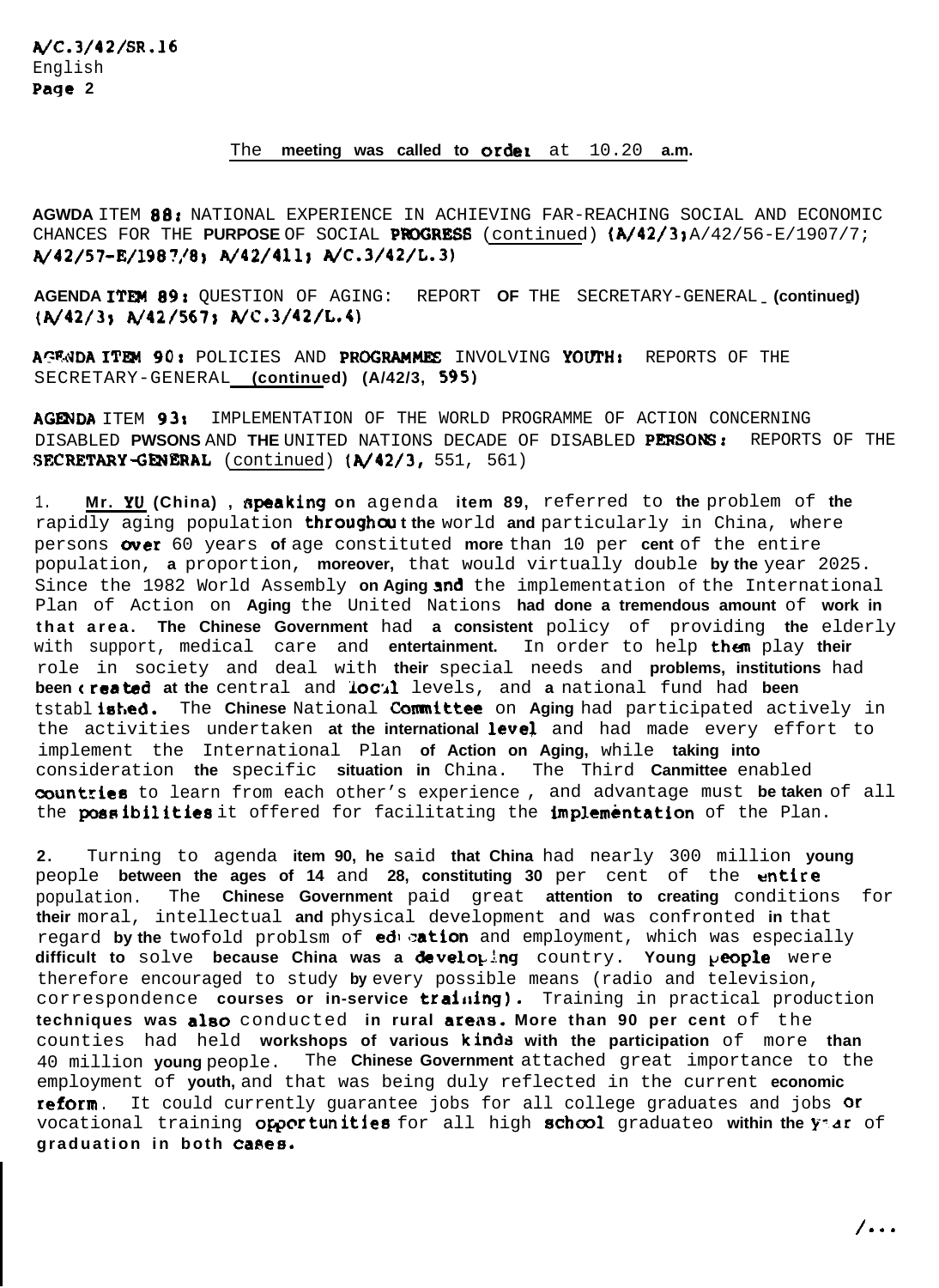**A/C.3/42/SH.16** English **Page 3**

**(Mr.** Yu, China)

**3.** Youth organizations in China enjoyed am<sup>1</sup> \*ble co-operative relations and constantly communicated with the United **Nati** :, which should conduct in-depth rtudies of the situation of world **youth,** provide advisory services **on** problem8 affecting them and generally help countries to learn from each **other's** experiences in **that** area.

**4 .** The achievements of the United Nations Decade of Disabled Persons **and** the World Programnc of Action concerning Disabled Persons (agenda **item 93) were** remarkable. **The** international community was devoting increasing attention to the question **and** an increasing **number of countries** had incorporated it **in** their national development **programmes.** He **hoped** that **the** mid-term review of **the** Decade would encourage a redoubling of effort8 to achieve the objective8 of the Programme of Action in the **next** five years. In China, which had **more than 60** million disabled persons, encouraging progress had been registered **in** that raspact. In April 1987, a country-wide sampling of 1.5 million disabled persons had **been** conducted in order to collect the necessary data **for** improving **work on their** behalf. **Through** legislation. the media and **various other means, the Chinese** Government **was trying to guarantee** equal opportunities for the disabled and educate the whole of society to understand, respect and help them, and it gave particular attention to **equal opportunities in** education and employment. Special education had **been** instituted in the regular schools and univereitiea, and schools had **been** established **for** retarded, blind **OK** deaf and dumb children. In large and mediua-sized cities **more** than 70 per **cent** of the disabled had **jobs.** In rural aceas, township enterprise8 hired **as many** disabled persons as they could. Enterprises giving more than 35 per cent of their jobs to the disabled were exempt **from** incane tax and those which **gave more than** 50 per cent were exempt from all taxes, at' were disabled person8 engaged in private **business.**

**5.** China attached the utmost importance to multilateral and bilateral **co-operation** between the countries **and the** United **Nation8** , whose co-ordinating role in the implementation of the world Programme of Action **concerning** Disabled Persons could **be** further **Strengthened. .**

**6 . MKS.** SAULLE (Italy), speaking on agenda item 93, recalled the work done by **the** United Nations on behalf of disabled persons. **She** regretted **that the World** Programme of Action concerning Diaabled Persons was not always **being** fully implemented and seemed to **be** losing interest in the eyes of the international **canmun ity .** The **General** Assembly should put new life **into the** Programme **so that it** could better re3pand **to the expectation8** of the disabled, which was impossible unless **Member** States paid the appropriate contributions. Her Government, for its part, had decided to join the small **number o**l contributors to the Voluntary Fund established for **that purpose.**

**7 .** The two **meetings of Experts** held recently at Ljubljana and Stockholm had considered the possibility of drafting an international **convention on the** elimination of all forms of discrimination againet disabled persons. **Her** delegation considered that **such a** convention could contribute to the elimination of **some** of the obstacle8 which impede **the** equnlization of opportunities for the disabled. Although there were already a number of international instruments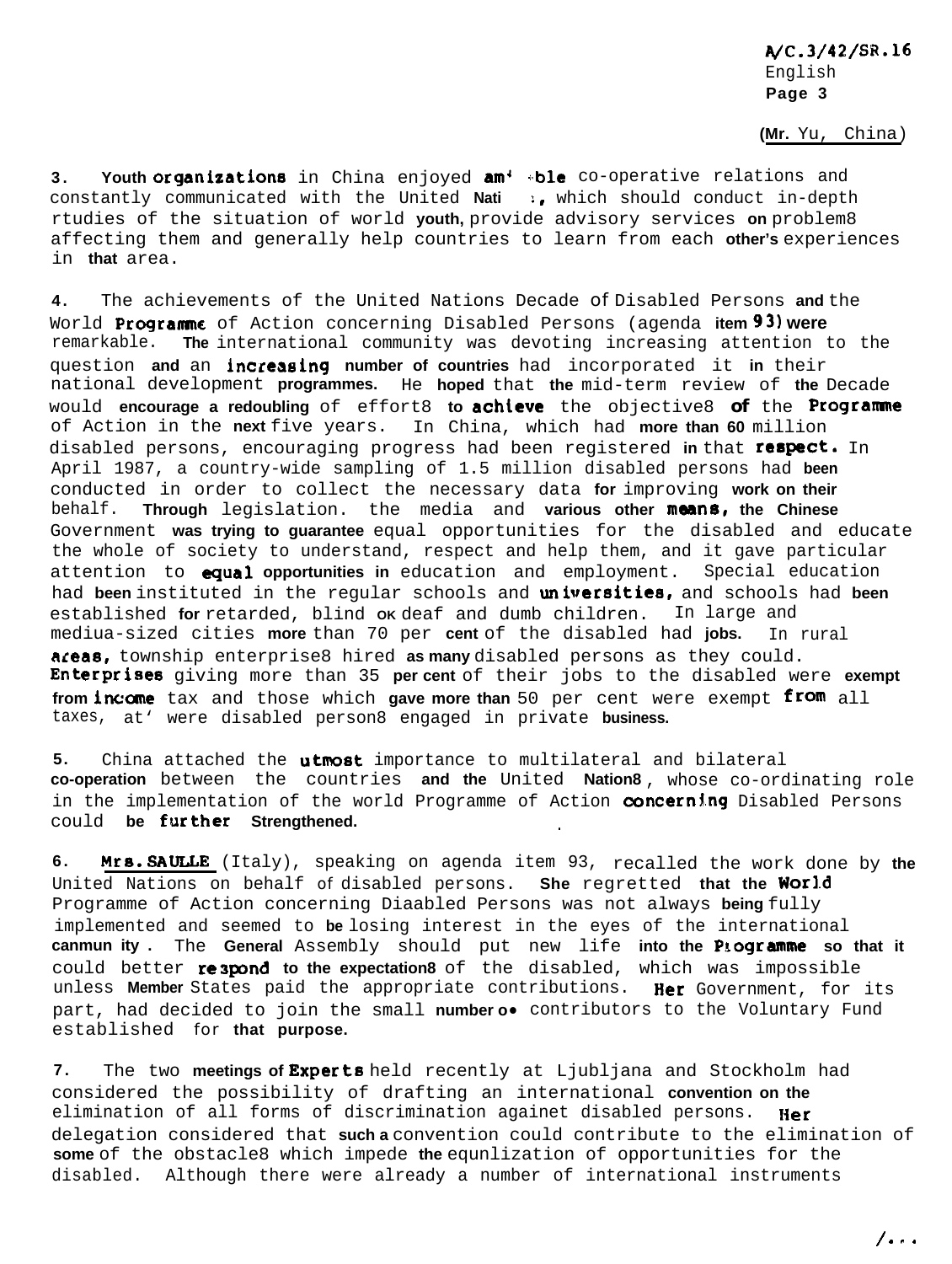q/C.3/42/SR.16 English Page 4

## **(Mrs.** Saulle, Italy)

**concerning** hunan **rights, the** provisions of which applied also to **the** disabled, those instrument8 were general in scope and did not take into **account the** Specific situation and the particular needs of the disabled, a very vulnerable group. MoKeOVeK, **the instruments** specifically concerning disabled **persons, such a8 the** Declaration on the **Rights** of Mentally Retarded Persons and the Declaration **on the** Rights of Disabled Persons , were **not** of a binding **nature an3** therefore did **not** provide **minimum** international ztandards for the protection of **their** rights.

8. The **marginalizatic**. of disabled personb in all parts of the world, including the most developed countries, made it impossible fOK **those person8 to** exercise **their fundamental** rights. That situation could he improved **by means** of a **convention** of a humanitarian and non-discriminatory **nature.** It would **enable the** world'8 500 million disabled persons to lead lives that. were a8 normal a8 possible, taking into **account** their **specific** needs. It would also give Governments the opportunity **to take positive** action in the areas  $o_i$  prevention of disabilities, rehabilitation **an6** equalization of opportunities. **She** stressed that **the** convention would **not** prevent **States** that were in a position to **do** 80 from adopting **more** favourable provisions and would **no**t set limits to further progress in the field. **Her** delegat.ion was convinced **that** , as in **the** case of **the** Qnvention **on** the Elimination of All **Forms** of **Discrimination** against **Women, the** convention would **bring about** radical **changes** in living conditions for the disabled **both** from a practical point of view and in **the** perception of their role in society.

9. The Italian **Government was** particularly sensitive to **the** financial implication8 which initiative8 for **the** disabled **might have** for **the** United Nations. The financial crisis facing **the** Organization should **not** lead to neglect **of** the legitimate expectation8 of **particularly vulnerable** groups, such a8 the disabled, **who** were unable to adequately defend **themselves** and **enjoy** equal rights. The financial implication8 should be evaluated at the **proper**time, within a comprehensive framework Of priorities, and should not, under any circumstances, **prevent an** objective evaluation of **the merits** of a specific initiative.

10. Ms. THWERSEN **(DPMI8Kk) spoke on** issues **Concerning youth,** as had a Danish **youth** representative **done every** year since the twenty-fifth session of **the General** Assembly. The participation of young persons in the development of society should be given high priority.

11. Employment, education, **hOUSing** and leisure were areas in which **young** people had problems. Ccneidecation of **those** problems should continue at all level8 Of the United Nations **system,** as well as within **the** various bodies and specialized agencies of the Organization, which should communicate and co-operate **on those** issues.

12. **Unemployment was perhaps the most important problem currently** facing Danish youth. Solving it required tile development of an up-to-date educational system, which would be accessible to all and would offer a broad spectrum of possibilities, **both** practical and **theoretical,** in accordance with personal interests. Unfortunately, a large proportion of young people, the majority of them female, had been unemployed for some time, and had consequently lost self-confidence and all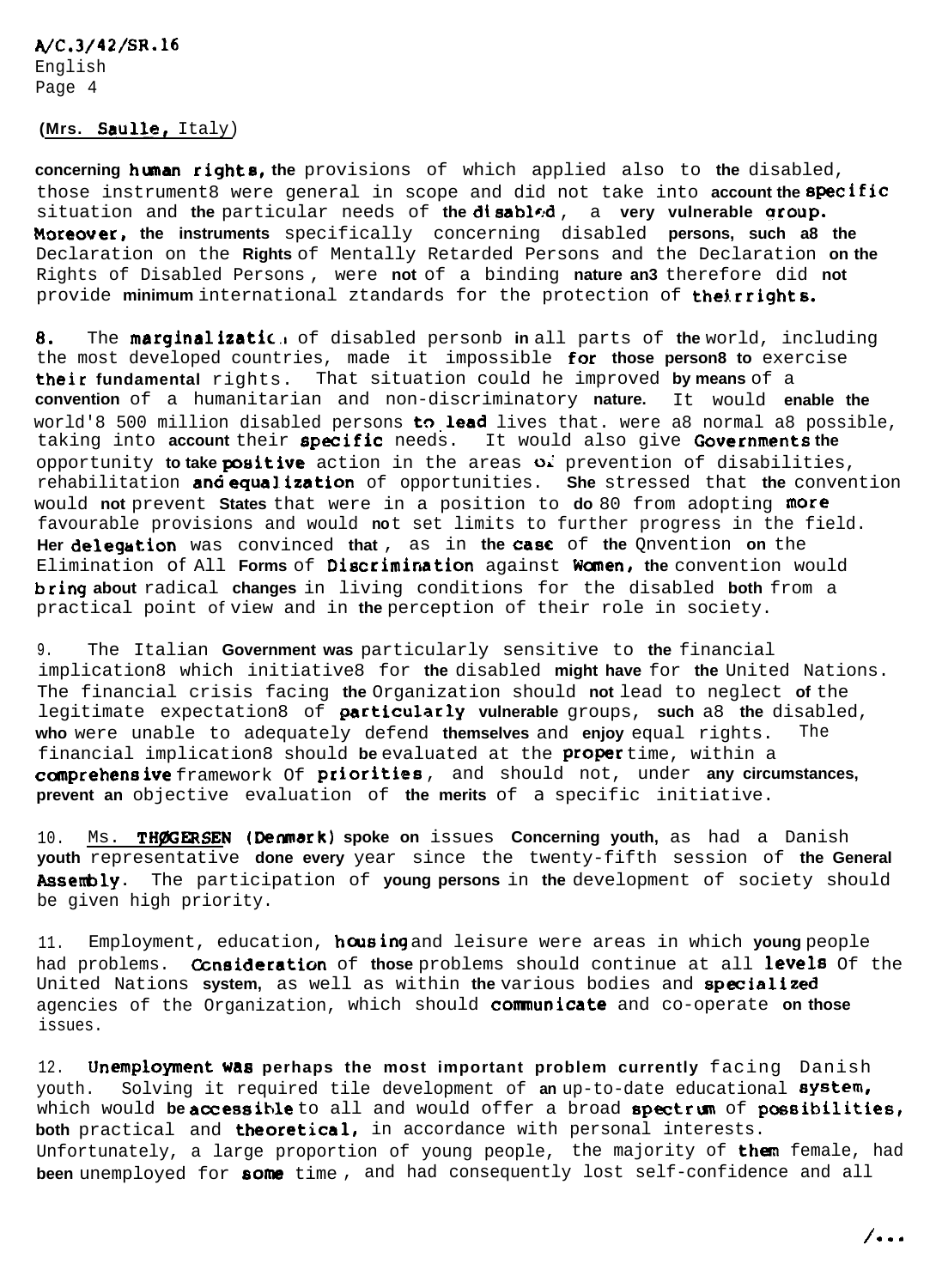A/C.3/42/SR.16 English **Page 5** 

## (Ms. Thøgersen, Denmark)

hope of active participation in society. In order to give them a new start in life, **the** Danish **Government had tried, inter alia,** -.- to encourage young women to choose professions which had traditionally **been** daninated by men.

13. Danish society could not yet offcc sufficient housing facilities to allow all **young** people to **have** their own residence8 , which was **an** important Step towards adult life. Danish **youth** therefore auppotted all United **Nations** initiatives to **ensure** that **everyone** had decent housing.

14. In the area of leisure time activities, it **was** important for **young** people to **be** able to choose among a wide range of activities, including **sports clubs, youth club8 OK** non-canmerciai orqnnizations **based on** ideology. The Danish **Government** provi<sup>'</sup>d financial support for organized activities for children and youth. There shoulc al80 be opportunities for non-ccznmrrcial leisure **time** activities to counterbalance, for example, the offering8 of television, with all the prospects opened up **by** satellites.

15. Although it was important for **young** people in **her country** to solve their problems in order to feel that they were real citizen8 of Danish society, **they were also aware that youth** in developing countries faced the fa more serious problem of mere survival.

16. In 1986, the Nordic countries and **the** countries of the Southern African Development Co-ordination Committee (SADCC) had begun a programme Of extended economic and cultural co-operation, which had **been expande&** to incorporate **youth the** following year. **Youth** represented an important potential **and** a factor for change, and it was therefore very important that they should be given the opportunity to take an active part in the development of their countries.

17. Danish **youth, who** aspired to global **justice** , were deeply concerned **by the** exacerbation of the situation in **South** Africa, where increasing **numbers** Of children and youth had **been** imprisoned. They had initiated a **programme** of co-operation with **youth council8** in **southern Africa** and had also **made** eiaillar contact8 in South-East Asia and Latin America, in the hope that democratic **sti ctires** which were a prerequisite for democratic development, might be established there. The **South** African sartheid **rdgime,** with itn ruthleSS violation of **hunan** rights, was still **the** main **obstacle** to development and **peace.** Imediate sanctions should therefore be imposed against it.

18. Young people were also concerned by the hopeless situation of hundreds of thousands of refugees. The recent influx intc **Denmark** of **a large number** Of refugees might create problem8 which could **not** .a11 **be** solved **by** financial **resource**S. It was important that the international **community** should realize its responsibility towards the refugees. The Office of the United Nations High Commissi *ner* for Refugees (UNHCR) was playing an important role a8 co-ordinator in **that area.** Since **many** of the refugees who had found **sanctuary** in his country were young persons, the educational **system** vould **have an** important role to play. Some chiidren's and youth organizations had started a campaign for the integration of refugees into society (for instance, in local sports **clubs),** based on **the** idea that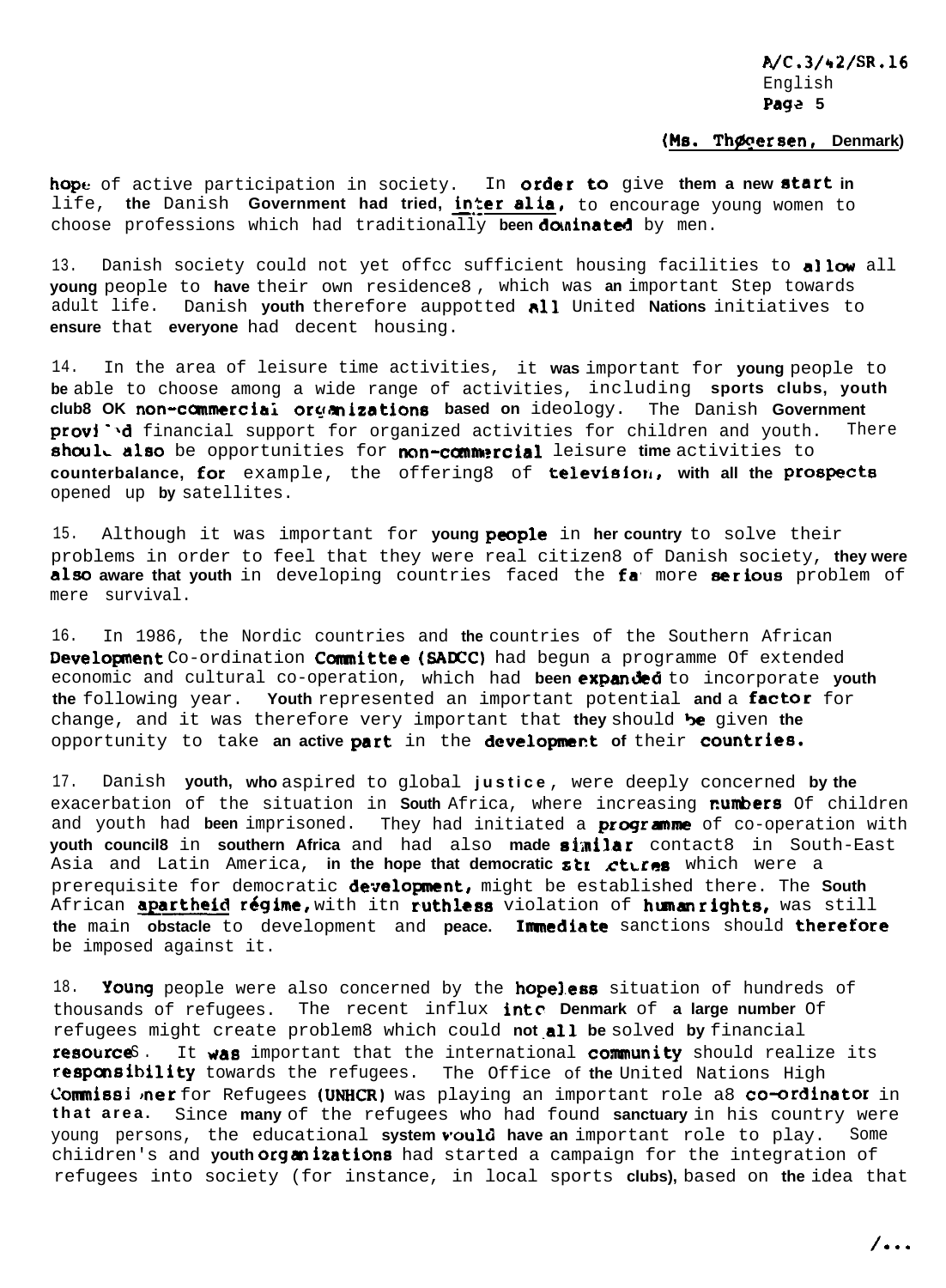# AJC.3/42/SR.16 English Page 6

### (Ms. Thøgersen, Denmark)

the refugee too had something to offer the host country. Such efforts should help to lessen di8CKimi lation in **Dan** h society.

19. Since refugee flow8 were mainly caused **by war** and violation of **human** rights, observance of **those** rights would reduce the **number** of refugees.

20. Youth had **always** taken seriously the struggle to establish and maintain peace. Danish **youth** organizations were co-operating with **other youth** organizationn in eastern and western European countries in order to foster dhtente between the **tW0 gKOllp8 OK** countries, **by** creating **a network** of **contact8** to increase exchanges between **young** people with different political and social backgraunds and to develop tourism between **the two** regions.

21. **Young** paople, compared to adults, **had an** avant-garde **role** to play in society, which they should  $\text{help}$  to develop today so as to take part in it tomorrow.

22. Mr. OGURTSOV (Byelorussian Soviet Socialist Republic), speaking under item BR, said that it **WaB** particularly important that countriss should share national experience8 **in achieving** far-reaching **social** and economic **change8 for** the purpose of Social **PKOgteaS.** Econazic and social problems could **be** solved rapidly when **the** development strategy was determined properly in the interests of working people. Hi8torically proved experience shcmed **that** progressive **changes** in a society on its way to socialism were economically and socially effective and full of potential.

23. **His country's** history was a Striking example. Before the October 1917 revolution, **Byelorussia** had been one of the most backward province8 of tsarist Russia. The poverty and hardships afflicting its population, most of whom had been illiterate peasants, had **been** a direct result of private ownership and the exploitation of **man by ma::.** After **the unspeakable** devastation8 and atrocities of the Fascist occupation, his country had **been** left with only **half the national** wealth created by all previous generations. Currently, with **generous** and fraternal help fran all the **KepUbliCS** of **the** Soviet Union, it had **reached a** high level of econanic and social development. That had been possible only through the socialist transformation of public institutions during **the years** of Soviet power. Byelorussian industry and agriculture currently ranked high in the economic activity of the Soviet Union. SucCeSSfUl economic development would have **been impossible** without the creation and strengthening of a scientific and technological potential **that** had been non-existent **before** the revolution. General and professional **education** had **been among the** priorities at all stages of development. The right to education and professional training free of charge was guaranteed  $\mathbf{w}$ the Constitution.

24. In conformity with **the theory** of scientific communism, achievement of a high level of economic performance had never **been** viewed as an end in itself. Economic development was a prerequisite for a wntinuocs improvement in the well-being of the people. More **than** four fifths of national income wa8 allocated to those **CJOdS.** Besides wages paid to workers, social consumption funds played **an** ever-increasing **KOle** in providing access for the entire population to **the**